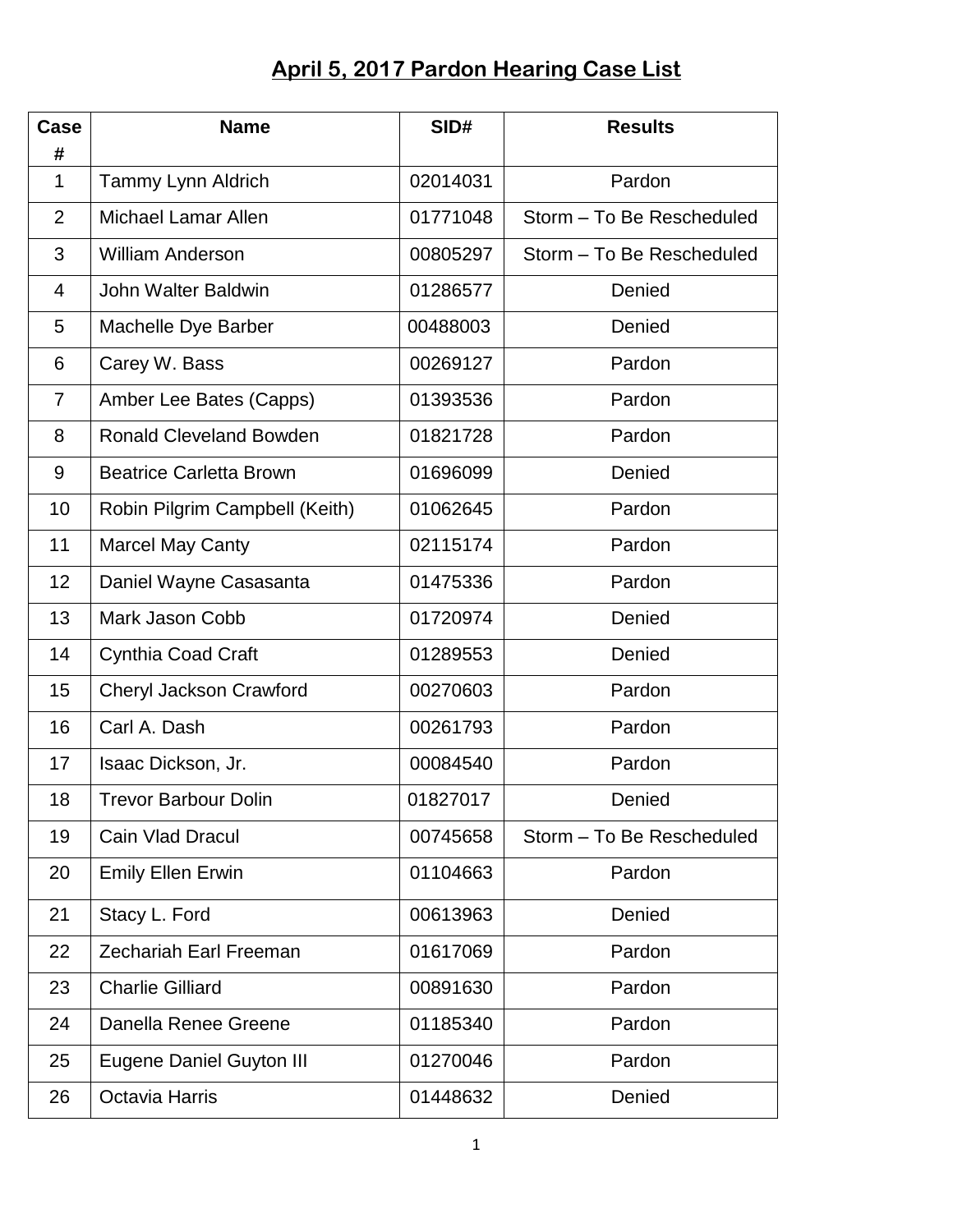## **April 5, 2017 Pardon Hearing Case List**

| 27 | <b>Michael Carey Harstad</b>   | 00441254    | Pardon                    |
|----|--------------------------------|-------------|---------------------------|
| 28 | Jose Roberto Hernandez         | <b>None</b> | Pardon                    |
| 29 | Omari Heyward                  | 01383740    | Pardon                    |
| 30 | Patricia Holifield             | 01640008    | Pardon                    |
| 31 | Thurmon Donald Johnson, Jr.    | 00516797    | Pardon                    |
| 32 | Kathy Lorraine Kline           | 01185350    | Storm - To Be Rescheduled |
| 33 | Tammy Amanda Landreth          | 00904141    | Rescheduled               |
| 34 | <b>Charles Lisle</b>           | 00277297    | Pardon                    |
| 35 | Nelson David Littlejohn        | 00708190    | Denied                    |
| 36 | <b>Gardner Dean Macbay</b>     | 00263808    | Storm - To Be Rescheduled |
| 37 | Daniel Wright McMullen         | 01229423    | Pardon                    |
| 38 | <b>Tishona La-Rish Miller</b>  | 01519287    | Pardon                    |
| 39 | <b>Ruth Ann Mitchell</b>       | 00338479    | Pardon                    |
| 40 | <b>Russell Wayne Nichols</b>   | 02060667    | Pardon                    |
| 41 | James Alan Nicholson           | 00265724    | Pardon                    |
| 42 | Mary Elizabeth Norris          | 01250250    | Storm - To Be Rescheduled |
| 43 | <b>David Charles Owens</b>     | 00223435    | Storm - To Be Rescheduled |
| 44 | Claudra Lashaun Patterson      | 01986980    | Storm - To Be Rescheduled |
| 45 | Jimmy Dale Pepper              | 00239695    | Storm - To Be Rescheduled |
| 46 | <b>Eulalia President</b>       | 01323178    | Storm – To Be Rescheduled |
| 47 | Corey Lashawn Pringle          | 01658596    | Storm - To Be Rescheduled |
| 48 | Paquita Purcha                 | 01722114    | Storm - To Be Rescheduled |
| 49 | Michael Edward Redman          | 00031396    | Storm - To Be Rescheduled |
| 50 | Amber Regan                    | 01695652    | Storm - To Be Rescheduled |
| 51 | <b>Brenda Queenette Rivers</b> | 01944010    | Storm - To Be Rescheduled |
| 52 | Roxanne Elizabeth Rosa-Rosado  | 01752952    | Pardon                    |
| 53 | <b>Willie Lee Russ</b>         | 00894337    | Storm - To Be Rescheduled |
| 54 | <b>Otis Bernard Sampson</b>    | 00588488    | Storm - To Be Rescheduled |